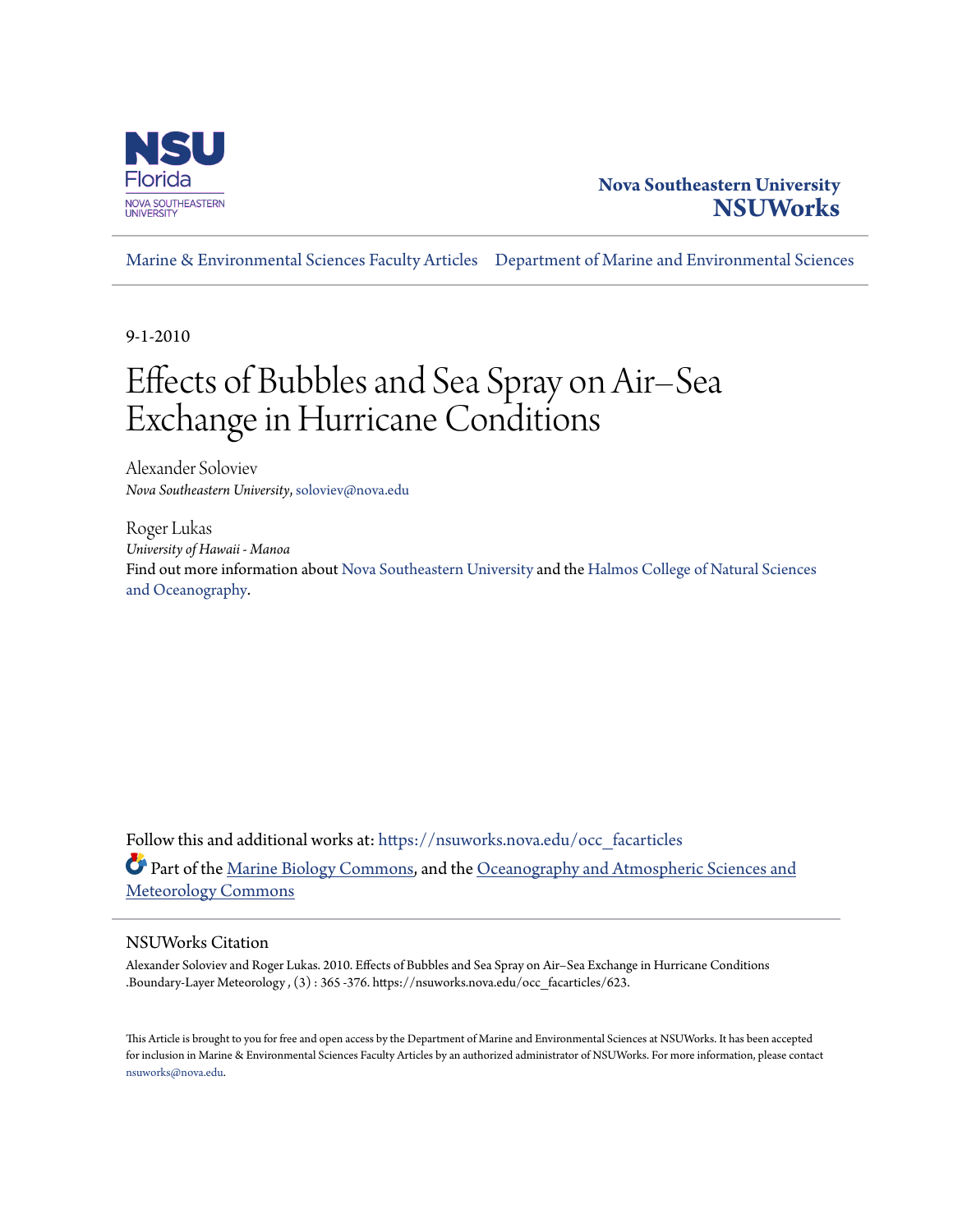ARTICLE

## **Effects of Bubbles and Sea Spray on Air–Sea Exchange in Hurricane Conditions**

**Alexander Soloviev · Roger Lukas**

Received: 14 November 2008 / Accepted: 4 May 2010 / Published online: 28 May 2010 © The Author(s) 2010. This article is published with open access at Springerlink.com

**Abstract** The lower limit on the drag coefficient under hurricane force winds is determined by the break-up of the air–sea interface due to Kelvin–Helmholtz instability and formation of the two-phase transition layer consisting of sea spray and air bubbles. As a consequence, a regime of marginal stability develops. In this regime, the air–sea drag coefficient is determined by the turbulence characteristics of the two-phase transition layer. The upper limit on the drag coefficient is determined by the Charnock-type wave resistance. Most of the observational estimates of the drag coefficient obtained in hurricane conditions and in laboratory experiments appear to lie between the two extreme regimes: wave resistance and marginal stability.

**Keywords** Air–sea interface · Drag coefficient · Hurricane · Kelvin–Helmholtz instability · Marginal stability

### <span id="page-1-0"></span>**1 Introduction**

Improved understanding of the physical processes near the air–sea interface is required for the development of a better forecast of hurricane strength. Hurricanes extract thermal energy from the ocean, convert it into kinetic energy, and then dissipate a significant fraction of their kinetic energy into the ocean. The strength of the hurricane thus depends on the balance between exchanges of heat and momentum with the ocean [\(Emanuel 1995\)](#page-11-0). The efficiency of heat energy transfer from the ocean and mechanical energy dissipation in the ocean

A. Soloviev  $(\boxtimes)$ 

R. Lukas Department of Oceanography, University of Hawaii at Manoa, 1000 Pope Road, Honolulu, HI 96822, USA e-mail: rlukas@hawaii.edu

Nova Southeastern University's Oceanographic Center, 8000 North Ocean Drive, Dania Beach, FL 33004, USA e-mail: soloviev@nova.edu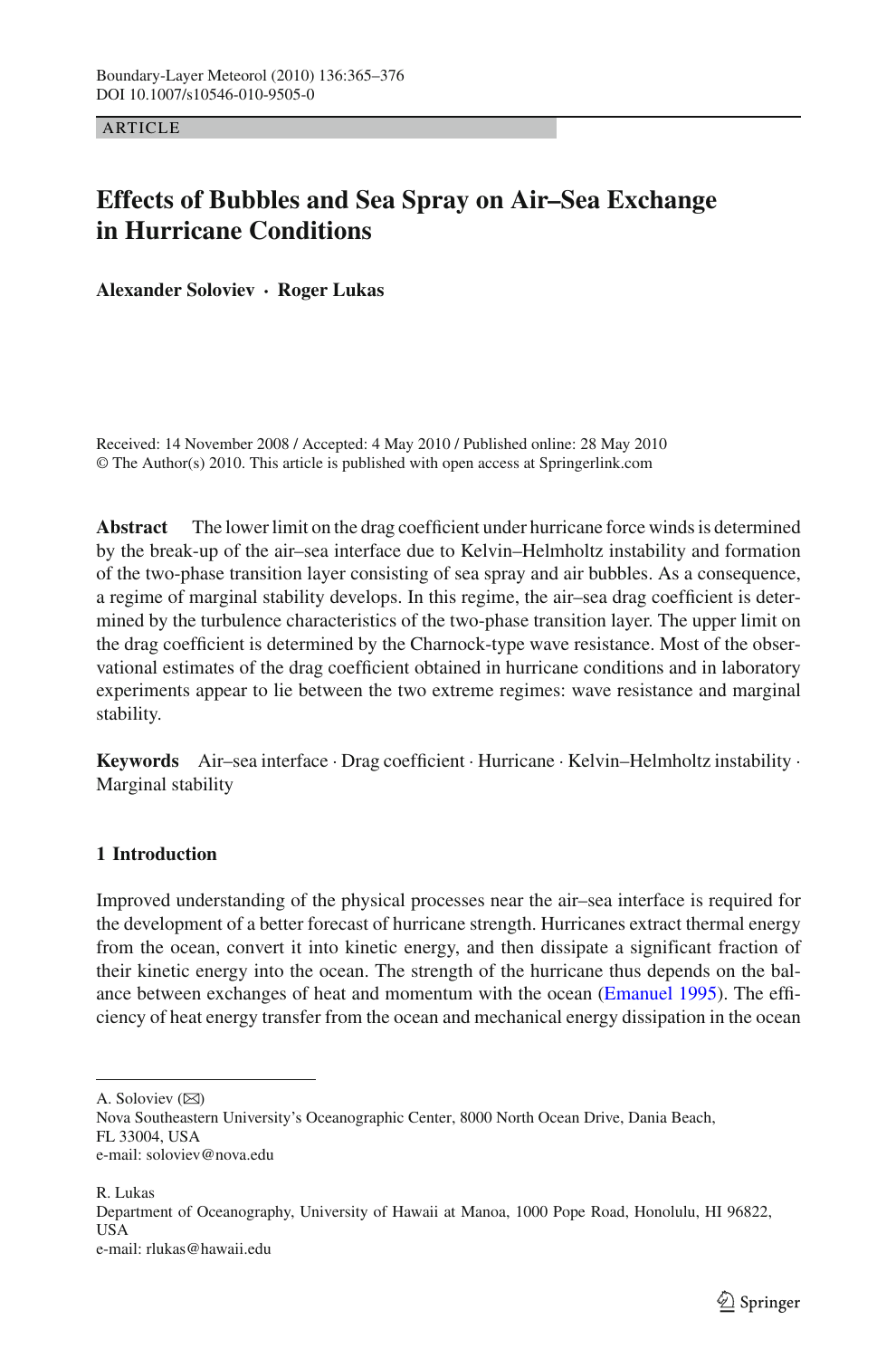

<span id="page-2-0"></span>**Fig. 1** Microscale wave breaking under **a** moderate and **b** very high wind-speed conditions. A small projection appearing on the downwind slope of the wave near the crest destroys the capillary wave train and aqueous viscous sublayer, which results in the air-flow detachment from waves and the drag reduction. Simultaneously, spume is torn from the wave crest

significantly depends on the structures of the near-surface turbulent boundary layers and the properties of the sea surface.

Under high winds, breaking waves disrupt the air–sea interface producing a two-phase layer—air bubbles in water and sea-spray droplets in air. The sea surface is almost completely covered with the two-phase environment during wind speeds exceeding  $25-30 \text{ m s}^{-1}$ [\(Powell et al. 2003](#page-12-0); [Black et al. 2007\)](#page-11-1). This mixed-phase environment changes the dynamics and therm[odynamics](#page-12-1) [of](#page-12-1) [air–sea](#page-12-1) [interaction](#page-12-1) [\(Emanuel 2003;](#page-11-2) [Barenblatt et al. 2005;](#page-11-3) Soloviev and Lukas [2006;](#page-12-1) [Kudryavtsev 2006;](#page-12-2) [Bye and Jenkins 2006](#page-11-4)).

The air–sea interface is stabilized by the forces of gravity and surface tension. Wind stress and pressure fluctuations disturb the sea surface, while gravity and surface tension restore it, producing surface waves. For light to moderate winds, the upwind wave surface is relatively smooth, but small ripples—capillary waves—are observed on the downwind surface near the crest [\(Cox 1958](#page-11-5)). The presence of sharp-crested wavelets results in the development of a high-[vorticity](#page-12-3) [area—"roller"—accompanied](#page-12-3) [by](#page-12-3) [a](#page-12-3) [parasitic](#page-12-3) [capillary-wave](#page-12-3) [train](#page-12-3) [\(](#page-12-3)Longuet-Higgins [1992\)](#page-12-3). This process leads to "microscale wave breaking" [\(Banner and Phillips 1974\)](#page-11-6) (Fig. [1a](#page-2-0)). Microscale wave breaking occurs much more often than the wave breaking resulting in white capping; thus, it is an important mechanism in the momentum transfer between the atmosphere and ocean. It is also an effective mechanism for interfacial gas transfer [\(Csanady](#page-11-7) [1990](#page-11-7); [Jessup et al. 1997\)](#page-12-4).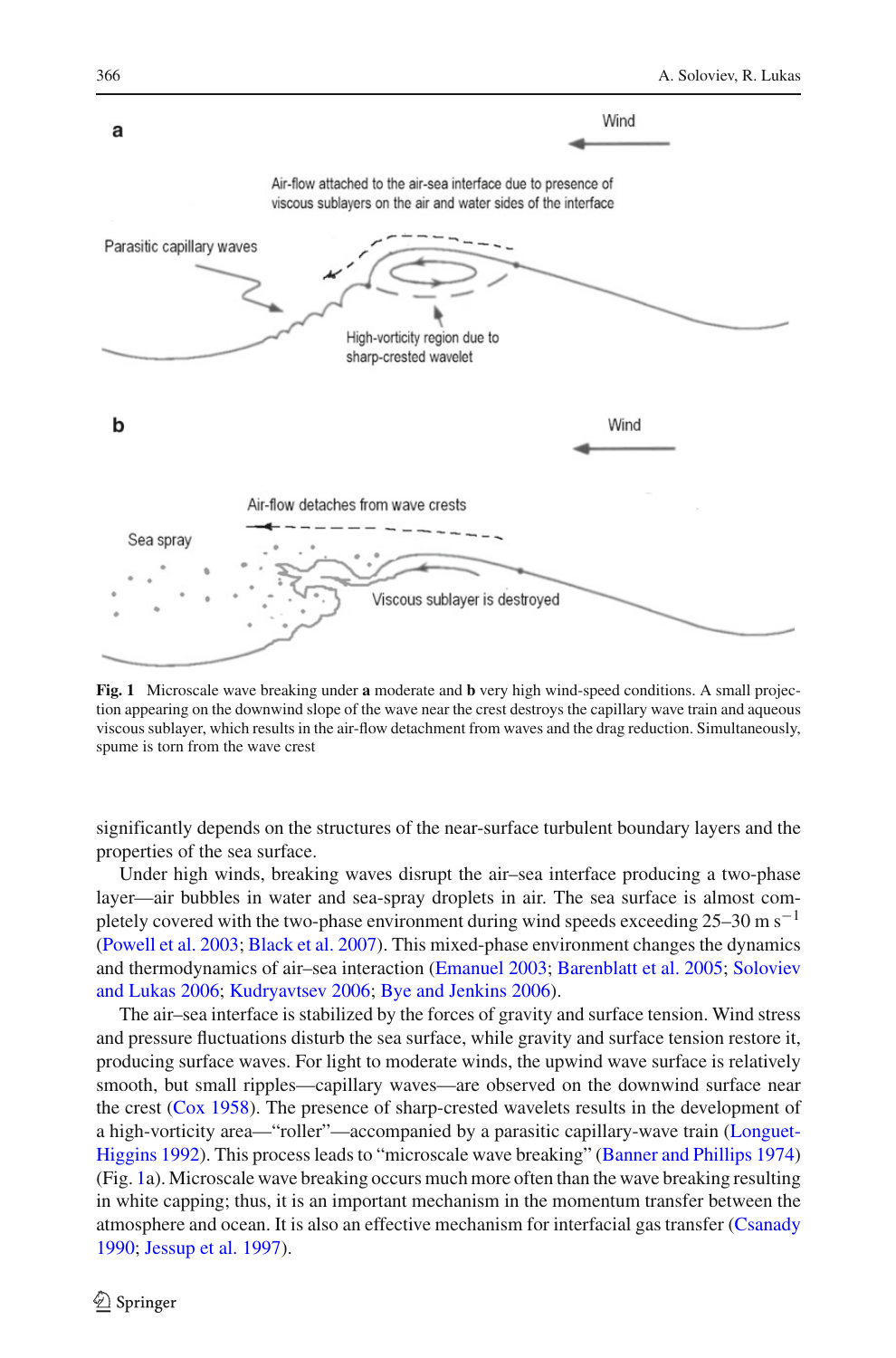Wave breaking that results in white capping and large droplet (spume) generation starts at wind speeds exceeding  $7-9$  m s<sup>-1</sup> [\(Andreas 2004](#page-11-8)). The amount of spume generated during wave breaking, however, is apparently not sufficient to maintain a continuous two-phase environment, unless the wind speed reaches approximately 25–30 m s<sup>-1</sup> [\(Powell et al. 2003](#page-12-0); [Black et al. 2007](#page-11-1)).

Based on laboratory experimentation [Koga](#page-12-5) [\(1981](#page-12-5)) suggested that there is a mechanism of direct disruption of the air–sea interface under very high wind speeds, viz. Kelvin– Helmholtz (K–H) instability. The K–H instability is a rapidly growing type of instability [\(Thorpe 1969\)](#page-12-6), and the break-up of the air–sea interface due to K–H instability results in the separation of the airflow from the wave crests, which is schematically shown in Fig. [1b](#page-2-0). According to [Donelan et al.](#page-11-9) [\(2004](#page-11-9)), [Kudryavtsev and Makin](#page-12-7) [\(2007\)](#page-12-7), [Kukulka and Hara](#page-12-8) [\(2008](#page-12-8)), and [Mueller and Veron](#page-12-9) [\(2009\)](#page-12-9), the air-flow separation may considerably reduce the wave resistance (though not without adding stress in some situations).

According to [Koga](#page-12-5) [\(1981](#page-12-5)) and [Soloviev and Lukas](#page-12-1) [\(2006\)](#page-12-1), the K–H instability of the air–sea interface occurs when the wind speed is achieved for which the speed of surface wind-drift current  $U_s$  exceeds the minimum phase speed of gravity-capillary waves,  $c_{\text{min}} =$ 0.232 m s<sup>-1</sup>. The threshold for the K–H instability at the air–sea interface can therefore be defined by the condition,  $U_s/c_{\text{min}} = 1$ .

The speed of the surface wind drift current is  $U_s \approx bu_{\rm sw}$ , where the average value of coefficient  $b$  is approximately equal to 16 based on surface drifters measurements [\(Wu 1975\)](#page-12-10) and 7.4 from infrared imaging [\(Zhang and Harrison 2004\)](#page-12-11). The latter authors attributed this difference to different experimental methods. In both cases, the value of coefficient *b* noticeably did not reveal any significant dependence on wind speed (though the wind-speed range up to 12–15 m s<sup>-1</sup> only was studied). The minimum of the phase speed of gravity-capillary waves is determined by the relation  $c_{\min} = (4g\sigma_s/\rho_w)^{1/4}$  [\(Phillips 1977\)](#page-12-12).<br>One can consider the following non-dimensional ratio:

One can consider the following non-dimensional ratio:

$$
\frac{U_{\rm s}}{c_{\rm min}} \approx \frac{bu_{\rm sw}}{(4g\sigma_{\rm s}/\rho_{\rm w})^{1/4}} = \frac{b}{2^{1/2}} \frac{u_{\rm *a} (\rho_{\rm a}/\rho_{\rm w})^{1/2}}{(g\sigma_{\rm s}/\rho_{\rm w})^{1/4}} \sim \frac{u_{\rm *a}}{(g\sigma_{\rm s}\rho_{\rm w}/\rho_{\rm a}^2)^{1/4}} = K,\tag{1}
$$

<span id="page-3-1"></span>where  $u_{*w}$  is the friction velocity in water,  $u_{*w} = (\rho_a/\rho_w)^{1/2} u_{*a}$ , and  $u_{*a}$  is the friction velocity in air  $\rho_a$  and  $\rho_a$  are the water and air densities respectively  $\sigma_a$  is the surface tension velocity in air,  $\rho_w$  and  $\rho_a$  are the water and air densities, respectively,  $\sigma_s$  is the surface tension, and *g* is the acceleration due to gravity.

<span id="page-3-0"></span>We call the non-dimensional number,

$$
K = \frac{u_{*a}}{(g\sigma_s \rho_w/\rho_a^2)^{1/4}},
$$
\n(2)

the Koga number. [Soloviev and Lukas](#page-12-1) [\(2006\)](#page-12-1) introduced a similar number, but due to a misprint, it appeared in a dimensional form. Note that the coefficient *b* does not enter definition [\(2\)](#page-3-0).

<span id="page-3-2"></span>The K–H instability occurs when

$$
K > K_{\rm cr},\tag{3}
$$

implying that the near-surface wind has accelerated past the point of the critical Koga number. From the laboratory experiments of [Koga](#page-12-5) [\(1981\)](#page-12-5), an upper estimate of the critical Koga number is  $K_{cr} \approx 0.26$ , which corresponds to  $u_{*a} = 1.24$  m s<sup>-1</sup> and approximately to a wind speed  $U_{10} \approx 30 \text{ m s}^{-1}$  $U_{10} \approx 30 \text{ m s}^{-1}$  $U_{10} \approx 30 \text{ m s}^{-1}$  at 10-m height. Note that the estimate of  $K_{cr}$  from Eq. 1 with condition  $U_s/c_{\text{min}} = 1$  at  $b = 16$  (following from [Wu 1975](#page-12-10)) results in  $K_{\text{cr}} \approx 0.09$ , which corresponds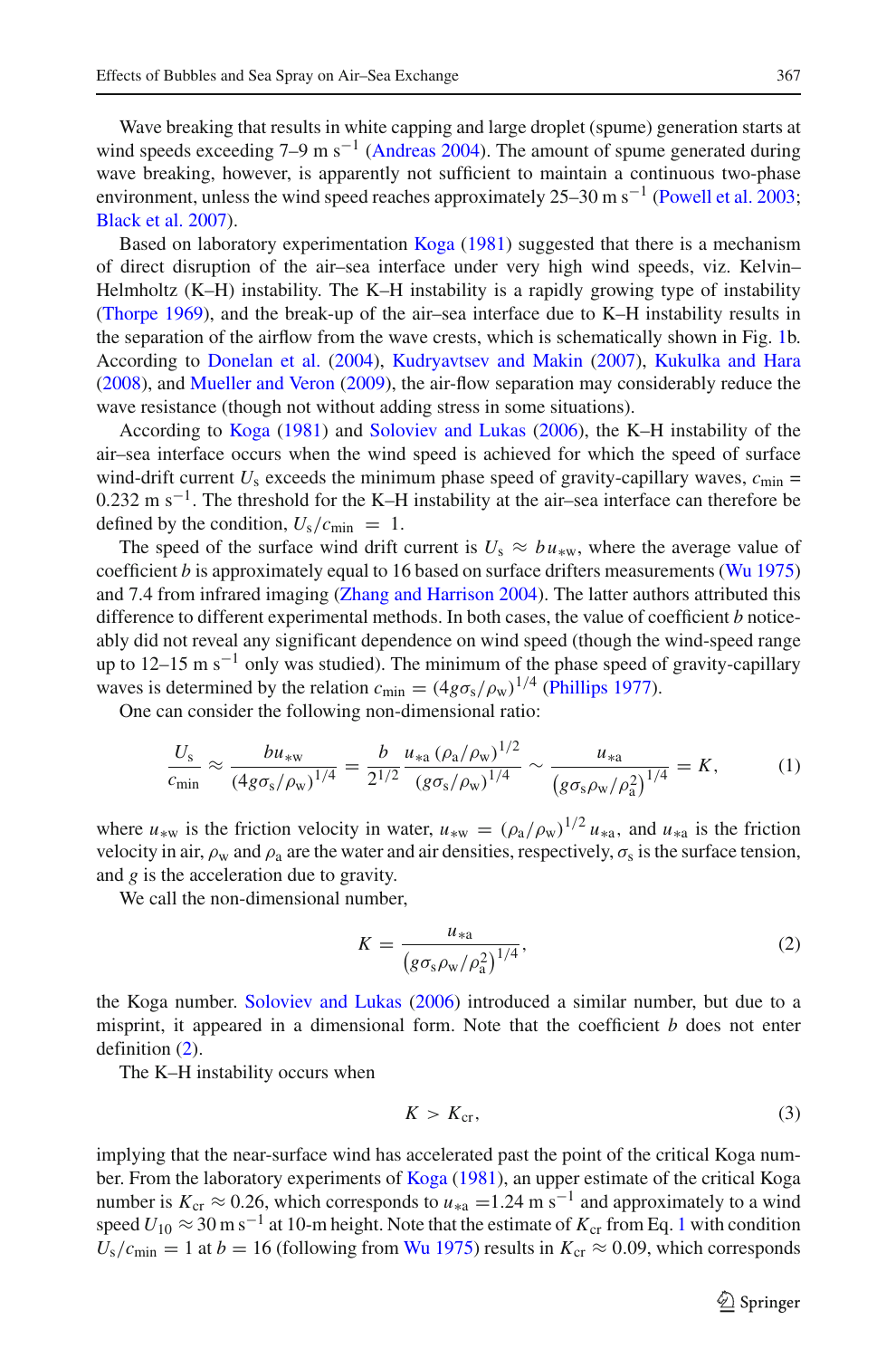to  $U_{10} \approx 10 \text{ m s}^{-1}$ . This suggests that sporadic direct disruptions of the air–sea interface may start at wind speeds as low as  $10 \text{ m s}^{-1}$ .

Note that a somewhat similar dimensionless parameter  $R_u^{1/4} = u_* / (g \sigma_s / \rho_w)^{1/4}$  was<br>roduced by Emanuel (2003) as a criterion for the lofting of spray by turbulence. Eairall introduced by [Emanuel](#page-11-2) [\(2003\)](#page-11-2) [as](#page-11-10) [a](#page-11-10) [criterion](#page-11-10) [for](#page-11-10) [the](#page-11-10) [lofting](#page-11-10) [of](#page-11-10) [spray](#page-11-10) [by](#page-11-10) [turbulence.](#page-11-10) Fairall et al. [\(2009](#page-11-10)) implemented this parameter in an advanced sea-spray production function.

In this paper, we derive a formulation of the equivalent bulk air–sea drag coefficient in the presence of the two-phase environment. For this purpose, we exploit and further develop the concept of direct disruption of the air–sea interface during very high wind-speed conditions.

In the following, Sect. [2](#page-4-0) describes the two-phase transition layer at the air–sea interface in hurricane conditions. Section [3](#page-6-0) introduces a hypothesis of self-regulation and regime of marginal stability in the two-phase layer at the air–sea interface; based on this hypothesis we develop a relation for the thickness of the transition layer. Section [3](#page-6-0) also provides a discussion of the effect of sea spray and air bubbles outside the two-phase transition layer. Section [4](#page-7-0) develops the law of aerodynamic resistance of the two-phase environment, and Sect. [5](#page-10-0) gives conclusions.

#### <span id="page-4-0"></span>**2 Kelvin–Helmholtz Instability of the Air–Sea Interface**

The break-up of the air–sea interface in very strong winds leads to the growth of sheets, fingers, and intense droplet and bubble production [\(Lozano et al. 2001](#page-12-13); [Yecko et al. 2002\)](#page-12-14). A two-phase environment is formed near the air–sea interface as schematically shown in Fig. [2.](#page-4-1) The transition layer, once created, is subject to another type of Kelvin–Helmholtz instability due to shear across it.

The following necessary condition for the K-H instability in the two-layer system follows from linear theory (see, [Cushman-Roisin and Beckers 2009](#page-11-11)):

$$
g\left(\rho_{\rm w}^2 - \rho_{\rm a}^2\right) < k\rho_{\rm a}\rho_{\rm w}\left(U_{\rm a} - U_{\rm w}\right)^2,\tag{4}
$$

<span id="page-4-2"></span>where k is the wavenumber of a sinusoidal perturbation (corresponding to wavelength  $2\pi/k$ ). The non-linear development of the instability is likely to be related to the initial linear instability [\(Lefebvre 1989](#page-12-15); [Lasheras and Hopfinger 2000](#page-12-16)). The most rapidly growing mode of the linear [K–H](#page-12-17) [instability](#page-12-17) [in](#page-12-17) [a](#page-12-17) [two-layer](#page-12-17) [system](#page-12-17) [is](#page-12-17) [determined](#page-12-17) [from](#page-12-17) [the](#page-12-17) [relationship](#page-12-17) [\(](#page-12-17)Miles and Howard [1964\)](#page-12-17):

$$
kH \approx m. \tag{5}
$$

<span id="page-4-1"></span>**Fig. 2** Self-regulating state of the air–sea interface layer (regime of marginal stability)

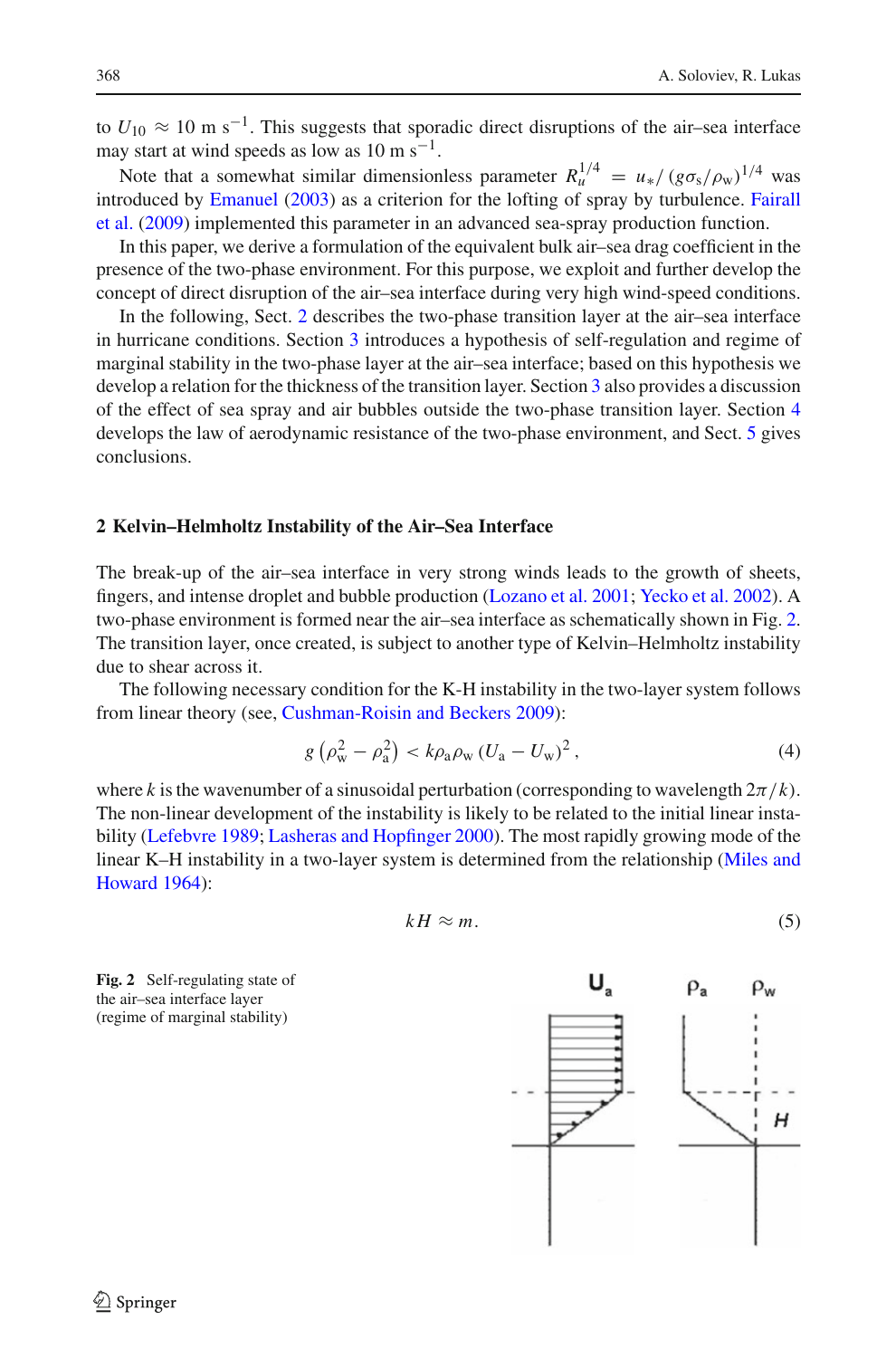where *H* is the mixing layer thickness formed as a result of the K–H instability, and  $m \approx 0.8$ , which is consistent with the Cushman-Roisin and Beckers (2009) order of magnitude estimate  $m \sim 1$  but requires future validation.

<span id="page-5-2"></span>Instability criterion [\(4\)](#page-4-2) can be expressed as,

$$
Ri_* < m\,Ri_{\rm cr} \tag{6}
$$

<span id="page-5-0"></span>where

$$
Ri_{*} = g \frac{H (\rho_{\rm w} - \rho_{\rm a})}{\rho (U_{\rm w} - U_{\rm a})^{2}},\tag{7}
$$

$$
\rho = \frac{\rho_a \rho_w}{(\rho_a + \rho_w)/2},\tag{8}
$$

where  $Ri_{\rm cr}$  is the critical value of  $Ri$ ,  $\rho_{\rm w}$  and  $\rho_{\rm a}$  are bulk densities, and  $U_{\rm w}$  and  $U_{\rm a}$  are velocities for water and air at the lower and upper boundaries of the transition layer, respectively.

Remarkably, Eq. [4](#page-4-2) is applicable to the air–sea interface where the density change is not small, because this equation is not limited by the Boussinesq approximation requiring small density changes. Note that, under the Boussinesq approximation and linear velocity and density profiles, *Ri* defined here via Eqs. [7–8](#page-5-0) transforms into the conventional gradient Richardson number.

For a two-layer system, it follows from Eqs.  $4-8$  $4-8$  that  $Ric<sub>cr</sub> = 1/2$ . However, the theoretical analysis by [Cushman-Roisin](#page-11-12) [\(1994\)](#page-11-12) and [Cushman-Roisin and Beckers](#page-11-11) [\(2009\)](#page-11-11) for a three-layer system including a transition layer with linear profiles of velocity and density resulted in  $Ri_{cr} = 1/4$ . The difference in  $Ri_{cr}$  between discontinuous and linear density and velocity profiles can be explained by the consumption of kinetic energy by vertical motions for the case of a continuous environment. This is also consistent with the fact that  $Ri_{cr}$  =  $1/2$  refers to the onset of the instability, while  $Ric<sub>r</sub> = 1/4$  corresponds to complete mixing [\(Gramer 2007;](#page-11-13) [Cushman-Roisin and Beckers 2009](#page-11-11)).

It should be noted that the surface tension, which is a determining parameter in the formulation for the Koga number, does not enter Eq. [4.](#page-4-2) Indeed, after the disruption of the sea surface and formation of the transition layer, surface tension is no longer a relevant parameter because the clearly defined interface does not exist. The surface tension effects are still important for air bubbles and spray droplets constituting the transition layer (though at the smaller-size end of their size spectra only).

The maximum thickness of the transition layer can be estimated from Eqs. [7–8](#page-5-0) and condition  $Ri_* = m Ri_{cr}$  as follows:

$$
H = 2m R i_{\rm cr} \frac{\rho_{\rm a}}{\rho_{\rm w}} \frac{\Delta U^2}{g},\tag{9}
$$

<span id="page-5-1"></span>where  $\Delta U$  is the velocity difference across the transition layer. Here we make use of the fact that  $\rho_w \gg \rho_a$ . In Eq. [9,](#page-5-1) we have ignored the velocity gradient both below and above the transition layer. We, however, take into account the velocity profile outside the transition layer in Sect. [4.](#page-7-0)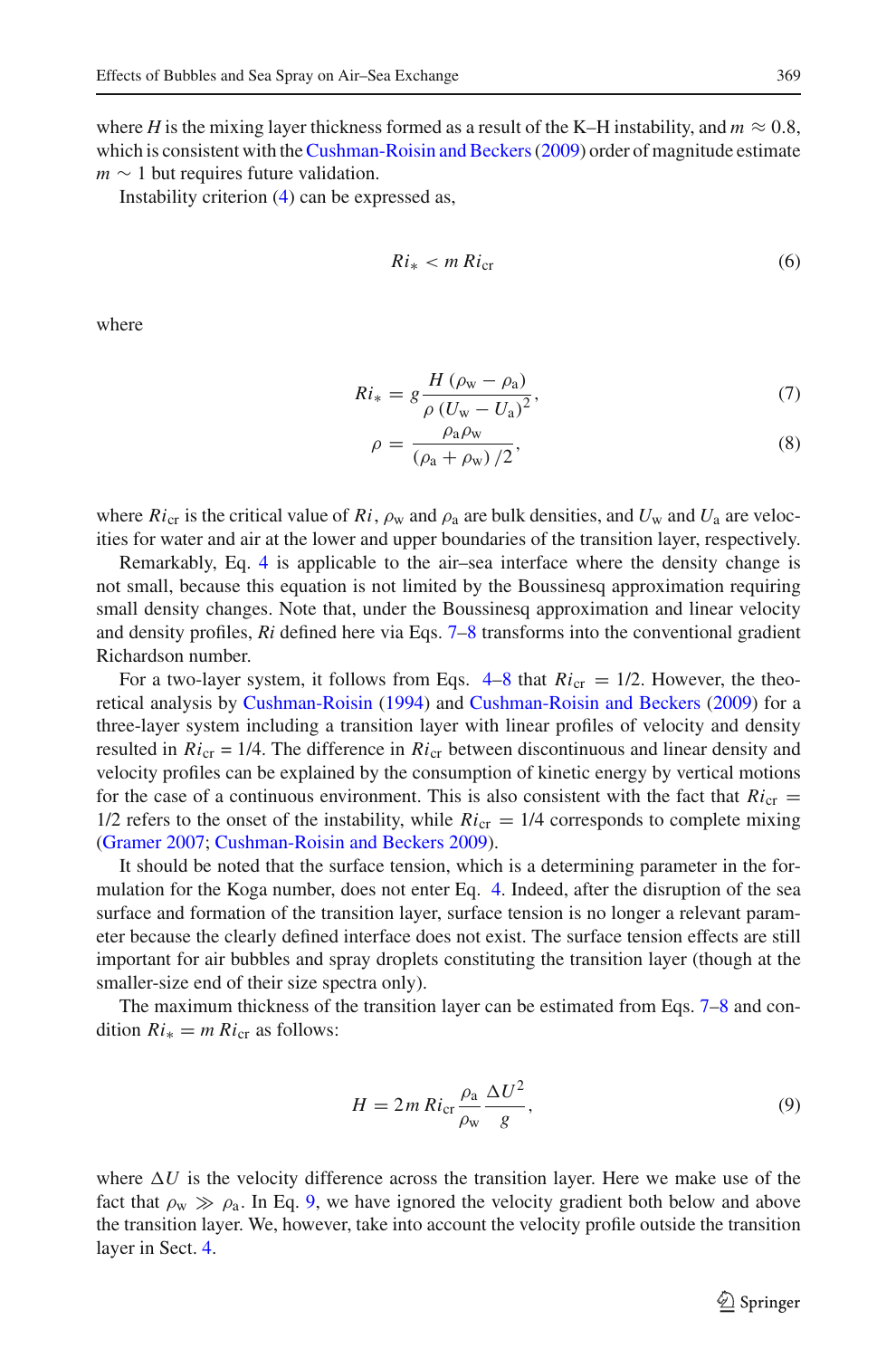#### <span id="page-6-0"></span>**3 Self-Regulating State of the Air–Sea Interface Layer**

#### <span id="page-6-1"></span>3.1 Regime of Marginal Stability

The equilibrium thickness *H* of the transition layer at the air–sea interface schematically shown in Fig. [2](#page-4-1) is determined by the balance between mixing in the transition layer due to K–H instability and the gravity force acting on the immiscible environment consisting of bubbles and droplets. Due to mixing, the thickness of the transition layer tends to increase with time by entraining and fragmenting water and air parcels from outside the transition layer; however, as soon as it exceeds *H*, the necessary condition for K–H instability [\(6\)](#page-5-2) is no longer satisfied, and the mixing ceases. The gravity force acting on bubbles and droplets tends to shrink the transition layer and, with time, to reduce its thickness below *H*, thus restoring condition [\(6\)](#page-5-2) leading to the K–H instability and new mixing within the transition layer. This [cycle](#page-12-18) [cont](#page-12-18)inuously repeats, maintaining the transition-layer thickness near *H*.

Turner [\(1973\)](#page-12-18) defined the self-regulating state as a marginally stable regime of the flow near the critical value of the gradient Richardson number. Development of a self-regulating state has been observed under certain environmental conditions (strong stable stratification and she[ar\)](#page-12-20) [in](#page-12-20) [laboratory](#page-12-20) [and](#page-12-20) [natural](#page-12-20) [flows](#page-12-20) [\(Turner 1973](#page-12-18)[;](#page-12-20) [Neuwstadt 1984](#page-12-19); Kudryavtsev and Soloviev [1988\)](#page-12-20). According to Turner's similarity theory for the stratified turbulent boundary layer, in the self-regulating state of the flow the local gradients of density  $\partial_z \rho$  and velocity  $\partial_z u$  depend on acceleration due to gravity (*g*) and density ( $\Delta \rho$ ) and velocity ( $\Delta u$ ) differences across the boundary layer. From dimensional considerations, under this approximation the velocity and density profiles can only be linear because the set of determining parameters does not include any length scale.

The [Turner](#page-12-18) [\(1973\)](#page-12-18) similarity theory is expected to be applicable to the two-phase transition layer, and it is notable that this theory does not require the Boussinesq approximation. Note that in the situation shown in Fig. [2,](#page-4-1) the distance from the air–sea interface is no longer [a](#page-12-18) [determin](#page-12-18)ing parameter, because the interface is no longer defined.

Turner [\(1973](#page-12-18)) reported experimental values of the critical Richardson number  $Ri_{cr}$ between [0.05](#page-12-20) [and](#page-12-20) [0.1](#page-12-20) [from](#page-12-20) [observations](#page-12-20) [in](#page-12-20) [laboratory](#page-12-20) and [natural](#page-12-20) [flows.](#page-12-20) Kudryavtsev and Soloviev [\(1988](#page-12-20)) reported  $Ric<sub>tr</sub> \approx 0.3$  from observations of the marginal stability regime in the slippery near-surface layer of the ocean arising due to diurnal warming. These numbers, however, refer to situations with relatively small density differences.

#### 3.2 The Effects of Sea Spray and Air Bubbles Outside the Transition Layer

There are three mechanisms of sea-spray production at the air–sea interface: (1) bursting of entrained air bubbles, (2) splashing, and (3) tearing water from the wave crest. The first mechanism creates film and jet droplets, which are relatively small, while the third mechanism is responsible for the production of larger droplets—spume—that fall to the sea surface and create smaller droplets by splashing. Plunging wave crests also create splash droplets and air bubbles. The third mechanism dominates the bubble and spray production in hurricane conditions [\(Koga 1981\)](#page-12-5). Based on his laboratory experiments, [Koga](#page-12-5) [\(1981\)](#page-12-5) attributed the third mechanism to the disruption of the air–sea interface due to the K–H instability. According to our estimates in Sect. [1,](#page-1-0) sporadic K–H instability events may commence at  $U_{10} \approx 10 \text{ m s}^{-1}$ .

The rate of spray generation rapidly increases with wind speed [\(Andreas 2004](#page-11-8)), though only relatively small spray droplets are entrained by the turbulent air flow. Larger droplets tend to fall back into the water (into the transition layer in our model) due to relatively large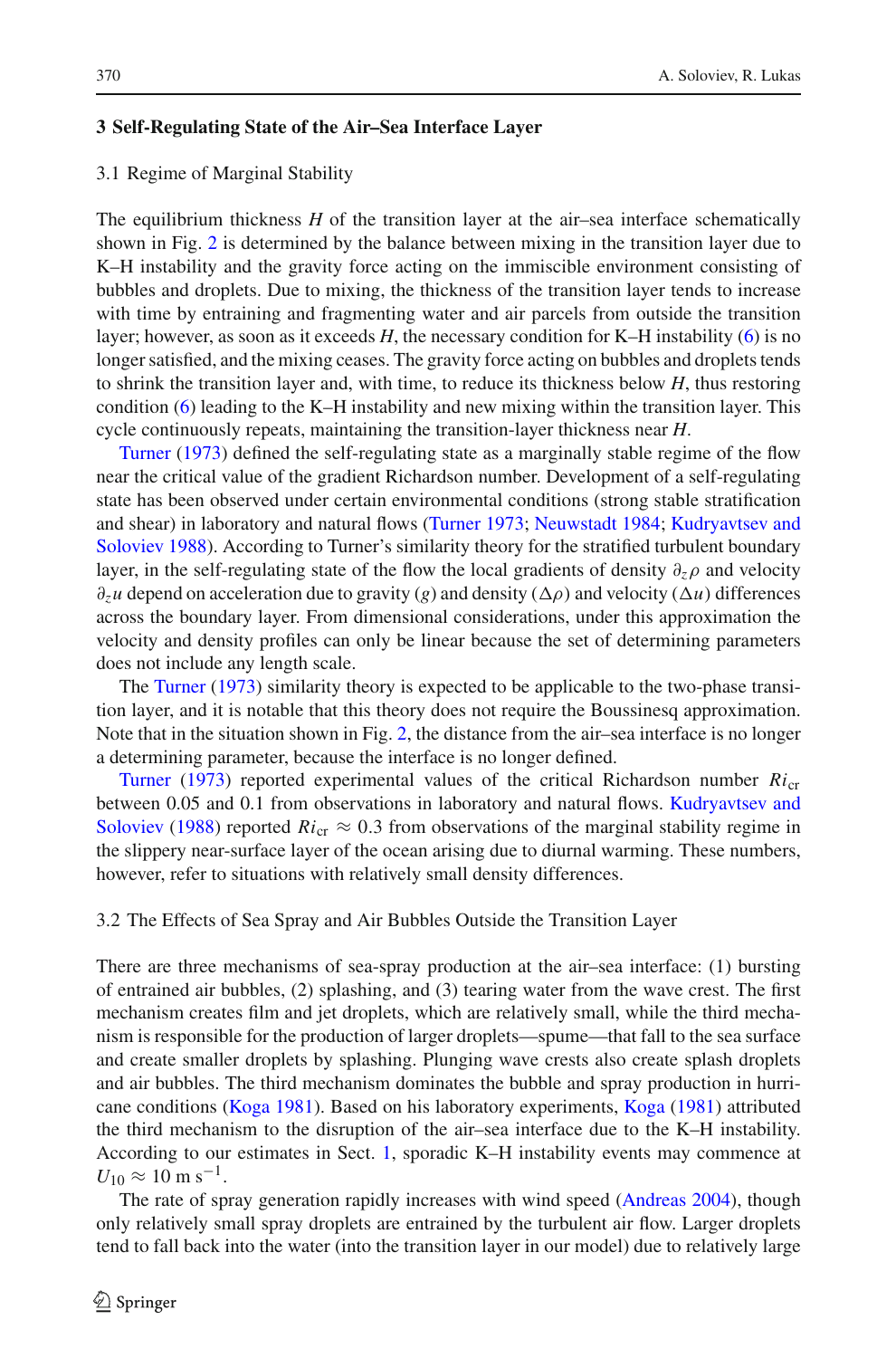<span id="page-7-1"></span>

terminal velocities [\(Soloviev and Lukas 2006](#page-12-1)). The largest droplets (spume) therefore elude detection during the measurements conducted at some distance from the sea surface, which results in a possible substantial underestimation in the contribution of large droplets in the known sea-spray generation functions.

Buoyancy effects of the spray outside the relatively thin transition layer on the air–sea drag coefficient depend on the spray generation rate and size distribution. Estimates provided in [Soloviev and Lukas](#page-12-1) [\(2006](#page-12-1)) suggest that, in the framework of existing sea-spray generation functions (see e.g., [Andreas 2004](#page-11-8)), the buoyancy effect of the spray outside the transition layer alone is not sufficient to explain capping of the drag coefficient in hurricane conditions.

Below the transition layer, there is a wave-stirred layer schematically shown in Fig. [3.](#page-7-1) The thic[kness](#page-12-21) [of](#page-12-21) [the](#page-12-21) [wave-stirred](#page-12-21) [layer](#page-12-21) [is](#page-12-21) of the [order](#page-12-21) of [one](#page-12-21) [significant](#page-12-21) [wave](#page-12-21) [height](#page-12-21)  $H_s$  (Terray et al. [1996;](#page-12-21) [Benilov and Ly 2002;](#page-11-14) [Soloviev and Lukas 2003\)](#page-12-22), which is much larger than the thickness of the two-phase transition layer *H* as estimated from [\(8\)](#page-5-0).

The effect of air-bubble buoyancy on turbulence is not expected to produce any significant cont[ribution](#page-12-23) [in](#page-12-23) [the](#page-12-23) [average](#page-12-23) [current](#page-12-23) [velocity](#page-12-23) [profile](#page-12-23) in the [wave-stirred](#page-12-23) [layer](#page-12-23) [\(](#page-12-23)Kudryavtsev et al. [2008\)](#page-12-23). A moderate increase of shear due to the effect of air-bubble buoyancy is possible in the turbulence-diffusion layer located below the wave-stirred layer. The effect of bubbles on the average current velocity profile in the turbulence-diffusion layer also appears to be too small to produce any significant contribution to the air–sea drag coefficient in our model.

#### <span id="page-7-0"></span>**4 Resistance Law for the Regime of Marginal Stability**

Figure [3](#page-7-1) schematically shows the atmospheric logarithmic boundary layer, the transition layer, the wave stirred layer, and the turbulence diffusion layer. The linear velocity profile in the transition layer resembles the velocity profile in the viscous sublayer of a turbulent flow near a smooth wall (see, e.g., Van Driest 1956). This analogy will be employed here to derive a formulation of the equivalent bulk air–sea drag coefficient in the two-phase environment under strong winds.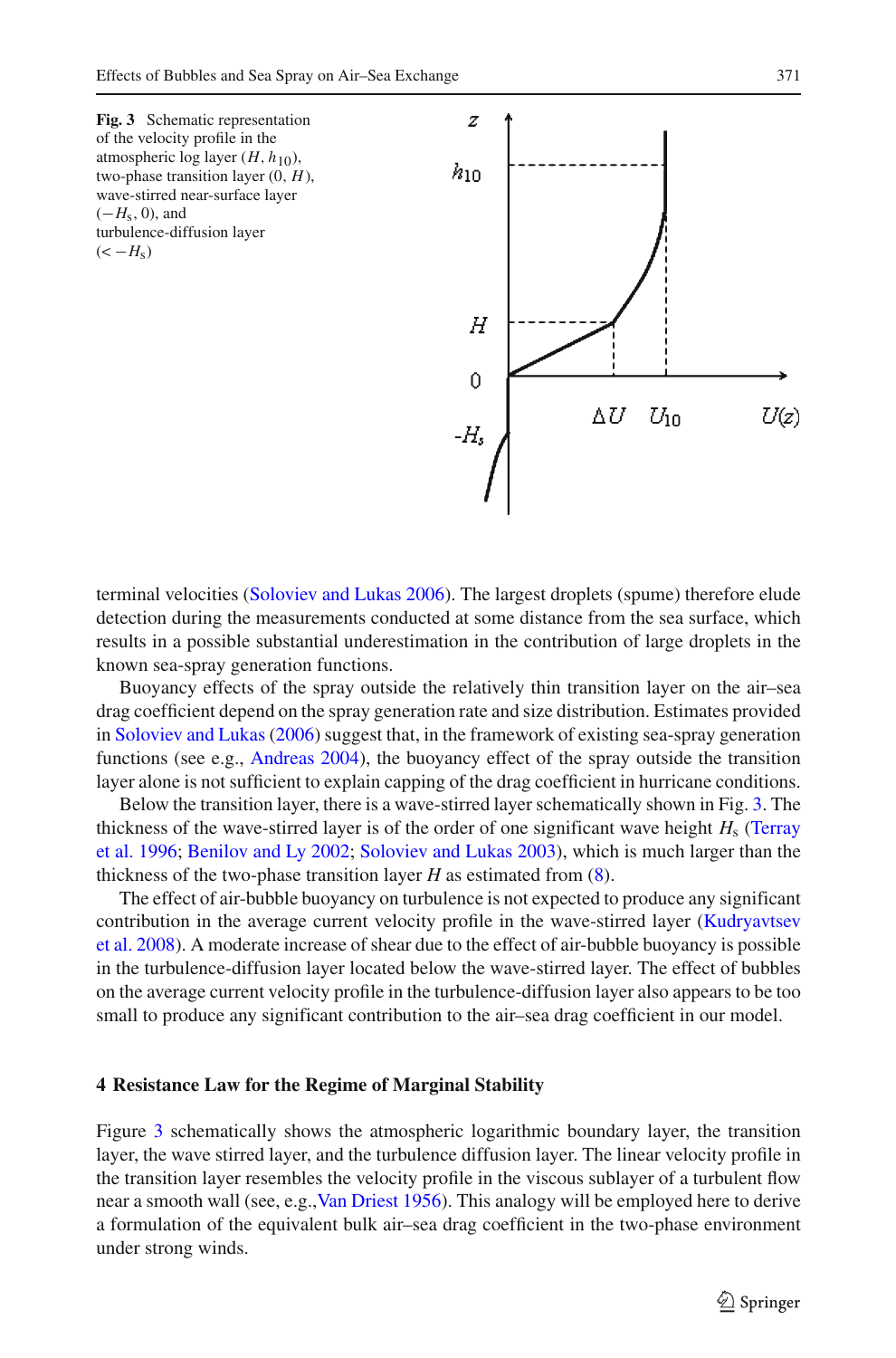Near a smooth flat surface, the surface roughness length scale is  $z_0 \approx 0.11 \nu/u_*$ , while the thickness of the viscous sublayer  $\delta_v \approx \tilde{c}v/u_*$ , where  $\tilde{c} \approx 5, 11$ , or 30 for definitions using visco[us,](#page-12-25) [log-linear](#page-12-25) [match,](#page-12-25) [or](#page-12-25) [a](#page-12-25) [buffer-zone](#page-12-25) [boundary](#page-12-25) [respectively](#page-12-25) [\(see,](#page-12-25) [e.g.,](#page-12-25) Tennekes and Lumley [1972;](#page-12-25) [Hinze 1975](#page-11-15)). The coefficient c defined as  $c = z_0/\delta_v \approx 0.11/\tilde{c}$  is then approximately equal to 0.022, 0.01, or 0.0037, respectively. We use these estimates of *c* for subsequent drag-coefficient estimates.

In application to the air–sea interface in hurricane conditions, the value of the drag coefficient with respect to the bulk of water (wave-stirred layer) is important. We have therefore introduced in Fig. [3](#page-7-1) a coordinate system referenced to the bottom of the two-phase transition layer. The sea surface is no longer defined but the boundaries of the two-phase transition layer can be defined, allowing us to use the lower boundary of the two-phase layer as a reference surface for calculation of the air–sea drag coefficient.

The velocity difference across the aqueous viscous sublayer is critical for triggering the initial K–H instability (determined by the Koga number), but is nevertheless irrelevant after the two-phase transition layer becomes established. The inertial current velocity, which can easily reach 1 m s<sup>-1</sup> under hurricane forcing, is still much less than the wind speed. For the purpose of the estimation of the drag coefficient at the air–sea interface we therefore ignore any velocity differences in the water below the transition layer.

Interaction of waves with inertial currents can significantly influence the air–sea drag coefficient and momentum exchange in hurricanes [\(Fan et al. 2009\)](#page-11-16). However, our model is aimed at the estimation of the lower limit of the drag coefficient in hurricane conditions due to a two-phase environment. Merging this parameterization with the wave parameterizations is the subject of future work.

<span id="page-8-0"></span>A system of equations representing the situation shown in Fig. [3](#page-7-1) is as follows:

$$
U_{10} = \frac{u_{*a}}{\kappa} \ln \frac{h_{10} + z_0}{z_0},\tag{10}
$$

$$
\Delta U = \frac{\kappa}{\kappa} \ln \frac{H + z_0}{z_0},\tag{11}
$$

$$
u_{*a} = C_{10}^{1/2} U_{10},\tag{12}
$$

$$
H = 2mRi_{\rm cr} \frac{\rho_{\rm a}}{\rho_{\rm w}} \frac{\Delta U^2}{g},\tag{13}
$$

$$
z_0 = cH,\t\t(14)
$$

where  $U_{10}$  is the wind speed at a nominal 10-m height,  $h_{10}$  is the height of the wind-speed measurement, which is traditionally taken to be 10 m,  $C_{10}$  is the respective drag coefficient,  $z_0$  is the surface roughness length,  $c$  is the dimensionless coefficient connecting the surface roughness length  $z_0$  and the thickness of the transition layer H, g is the acceleration due to gravity, and  $\kappa$  is the von Karman constant ( $\kappa = 0.4$ ).

Equations [10](#page-8-0) and [11](#page-8-0) follow from the logarithmic wind speed profile in the air above the transition layer. Equation [12](#page-8-0) is the expression of the friction velocity via the air–sea drag coefficient and wind speed at 10-m level. Equation [13](#page-8-0) immediately follows from Eq. [9](#page-5-1) and the logarithmic profile of wind speed above the transition layer. Equation [14](#page-8-0) defines the surface roughness length as a portion of the transition-layer thickness. Based on the above-mentioned analogy of the vertical velocity profile shown in Fig. [3](#page-7-1) with that in the logarithmic boundary layer and viscous sublayer near a wall, we assume that  $c$  is between 0.022 and 0.0037. Note that the origin of the coordinate system is taken here as the base of the transition layer, since practical applications require estimation of drag coefficient with respect to the bulk water.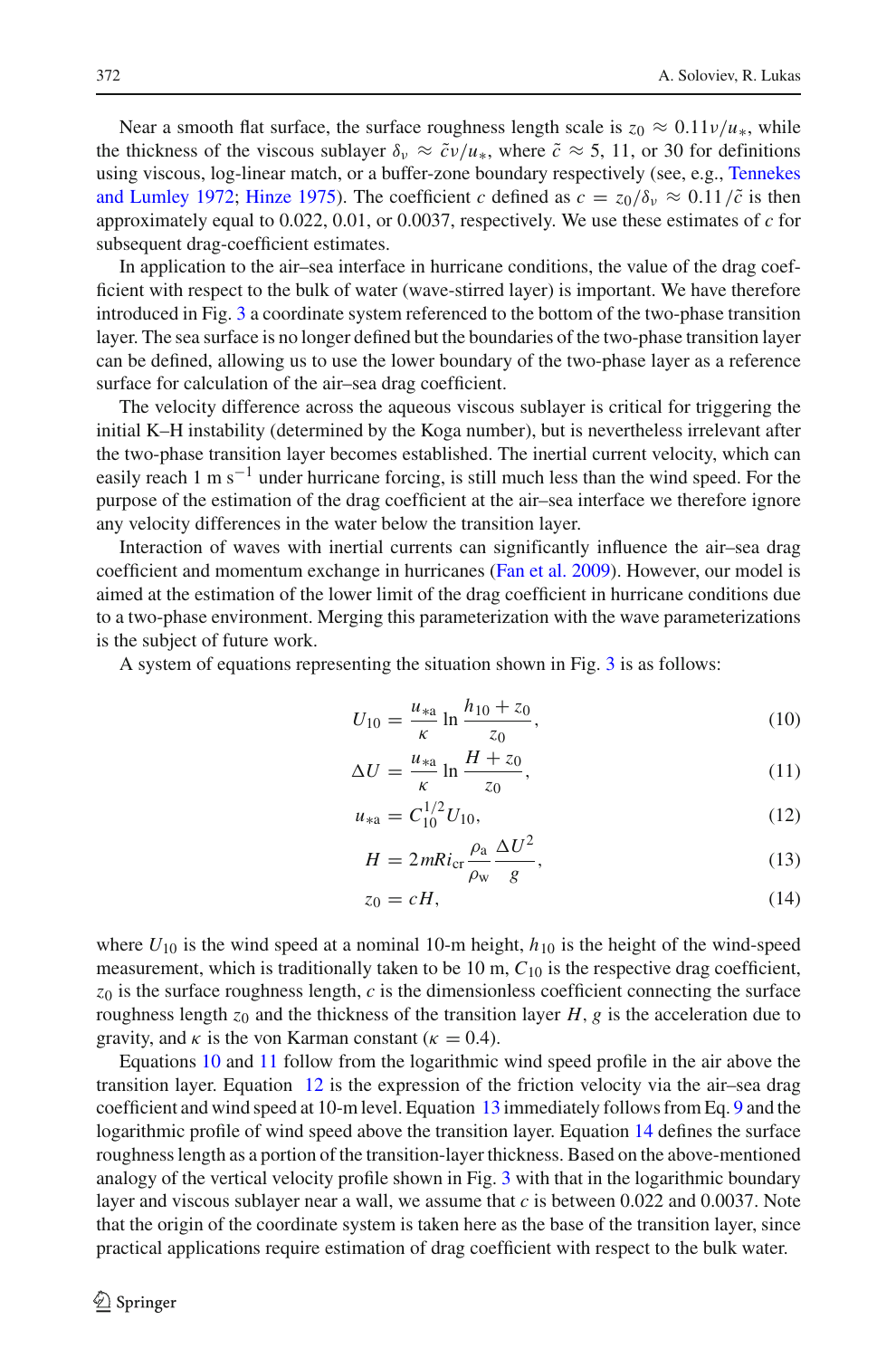

<span id="page-9-0"></span>**Fig. 4** Comparison of the available field and laboratory data on the air–sea drag coefficient with the traditional (COARE 3.0) and "marginal stability" parameterizations. COARE stands for the Tropical Ocean Global Atmosphere Coupled Ocean-Atmosphere Response Experiment [\(Webster and Lukas 1992](#page-12-26)); CBLAST, for the Coupled Boundary Layers Air–Sea Transfer Defense Research Initiative [\(Black et al. 2007](#page-11-1))

The system of Eqs. [10–14](#page-8-0) can be reduced to a single transcendental equation for  $C_{10}$ ,

$$
C_{10} = \kappa^2 / \ln^2 \left\{ 1 + h_{10} / \left( 2m R i_{\rm cr} c \frac{\rho_a}{\rho_w} \frac{U_{10}^2}{g} \frac{C_{10}}{\kappa^2} \ln^2 \left( 1 + \frac{1}{c} \right) \right) \right\}
$$
(15)

<span id="page-9-1"></span>which can be solved numerically, giving  $C_{10}$  as a function of the wind speed,  $U_{10}$ . The solu-tion is shown in Fig. [4](#page-9-0) as the 'marginal stability regime' curve for two values of  $Ric<sub>tr</sub>$ . This solution represents the regime of marginal stability in the two-phase transition layer at the air–sea interface. The dotted portions of the two curves for  $U_{10} < 30 \text{ m s}^{-1}$  correspond to sporadic instability events, when the two-phase coverage is incomplete.

Analysis of Eq. [15](#page-9-1) shows that  $Ri_{cr}$  and *c* enter as a product  $Ri_{cr}c \ln^2(1 + c^{-1})$ . In Fig. [4,](#page-9-0) marginal stability parameterization derived from solving Eq. 14 is shown for  $m = 0.8$ the marginal stability parameterization derived from solving Eq. [14](#page-8-0) is shown for  $m = 0.8$ and two extreme values of the critical Richardson number,  $Ric_r = 0.3$  and  $Ric_r = 0.05$ , which have previously been reported from observations of the marginal stability regime in different fluid mechanical problems (see Sect. [3.1\)](#page-6-1). Using the corresponding maximum and minimum values of  $c = 0.022$  and  $c = 0.0037$  ensures that the full range of variability due to the sensitivity of  $C_{10}$  on  $Ri_{cr}$  and  $c$  is enclosed between the two curves. The thickness of the two-phase transition layer *H* calculated from Eqs. [10–14](#page-8-0) is relatively small: for  $\Delta U$  from 30 to 85 m s<sup>-1</sup>, it ranges from approximately 1 mm to 0.1 m at  $Ri_{cr} = 1/4$  and  $m = 0.8$ .

According to Fig. [4,](#page-9-0) transition to the regime of marginal stability implies a significant decrease in the drag coefficient at approximately 30 m s<sup>-1</sup> wind speed with its relatively slow subsequent increase at higher wind speeds. The two-phase transition layer takes part of its momentum from the wind, which results in a slow increase of the drag coefficient with wind speed. A similar effect was anticipated by [Andreas](#page-11-8) [\(2004](#page-11-8)) though based on a different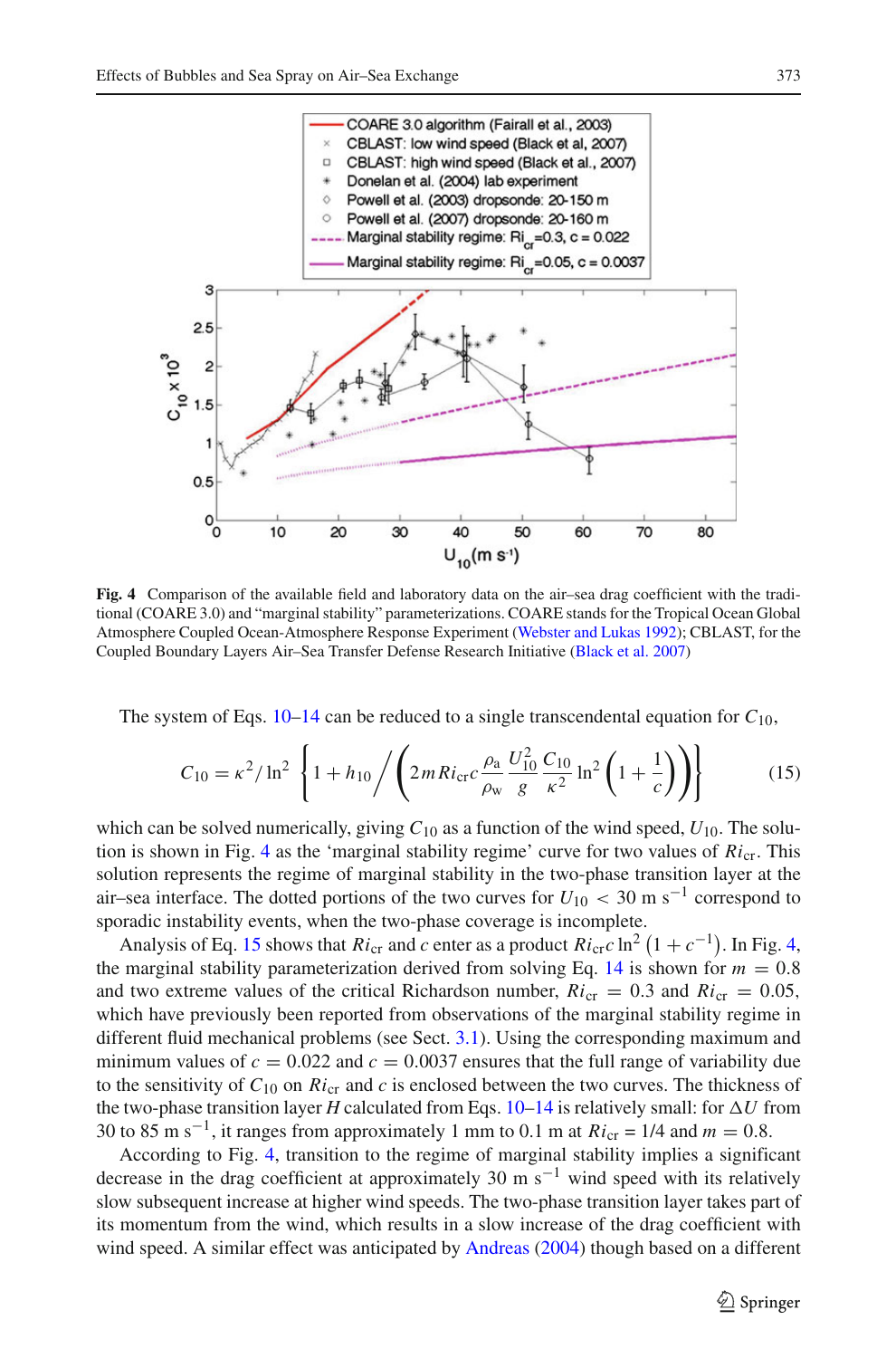(heuristic) model involving sea spray outside the transition layer. Most of the observational data presented in Fig. [4](#page-9-0) [\(Powell et al. 2003](#page-12-0); [Donelan et al. 2004;](#page-11-9) [Powell 2007](#page-12-27); [Black et al.](#page-11-1) [2007](#page-11-1)) are concentrated between the COARE 3.0 [\(Fairall et al. 2003](#page-11-17)) and marginal stability (this work) parameterizations.

Note that conditions  $(3)$  and  $(6)$  together can lead to hysteresis. In principle, condition  $(6)$ can be satisfied even below the wind speed corresponding to the critical value of the Koga number according to [\(3\)](#page-3-2). This means that the response of the air–sea interface to external forcing depends not only on the present wind speed but also on the previous history of the system. Expressed mathematically, the response to the external forcing is a doubled-valued function; one value applies when the wind speed is increasing, the other applies when the wind speed is decreasing.

Thus, the presence of hysteresis may extend the spume generation in the regime of marginal stability below the 30 m s<sup> $-1$ </sup> wind-speed threshold. Moreover, such hysteresis in combination with wind gustiness can explain the patchiness of the areas of spume generation under these wind-speed conditions.

Air-flow separation reduces the wave-induced stress, but not without adding stress due to separation and breaking (see e.g. Kudryavtsev and Makin 2001, [2007](#page-12-7); [Makin and Kudryavtsev](#page-12-29) [2002](#page-12-29); [Kukulka et al. 2007;](#page-12-30) [Kukulka and Hara 2008](#page-12-8); [Mueller and Veron 2009\)](#page-12-9). Furthermore, the state of the sea surface in hurricane conditions varies in azimuth and distance from the hurricane centre because of the variation in swell characteristics relative to the wind direction [\(Powell 2007\)](#page-12-27). The relative contribution of the wave and two-phase layer mechanisms to the drag coefficient is also expected to vary. Development of a parameterization taking into account the impact of both mechanisms is a future task, which is important for the realistic representation of the air–sea interface in hurricane models.

#### <span id="page-10-0"></span>**5 Conclusions**

In our model, the direct disruption of the air–sea interface at very high wind speeds results in detachment of the air flow from the wave crests and reduction of the drag coefficient. In our previous work [\(Soloviev and Lukas 2006\)](#page-12-1), we introduced the Koga number as the criterion for this type of instability at the air–sea interface. The Koga number characterizes the ratio between the velocity difference across the aqueous viscous sublayer and the minimum phase speed of gravity capillary waves, which takes into account surface tension and gravity forces that work to prevent the air–sea interface from disruption. The upper estimate of the critical value of the Koga number, based on the [Koga](#page-12-5) [\(1981\)](#page-12-5) laboratory experiment, occurs at a wind speed of approximately 30 m s<sup>-1</sup>, which correlates with a Category 1 hurricane. The estimate using the  $Wu$  [\(1975](#page-12-10)) relation for the surface wind drift results in a critical Koga number corresponding to a wind speed as low as 10 m s<sup>-1</sup>. Within the wind-speed range from 10 to 30 m s<sup> $-1$ </sup> the K–H instability is sporadic; spume generation is not sufficient to cover the sea surface completely and to maintain a continuous two-phase environment. In the two-phase transition layer formed after the disruption of the air–sea interface, a second type of K–H instability provides the mechanism for maintaining the regime of marginal stability in the transition layer. The K–H instability in the transition layer no longer directly depends on the surface tension and is determined by the shear and buoyancy forces.

Since the initial K–H instability and subsequent K–H instability in the transition layer are driven by different physical factors, hysteresis is possible in this system. The hysteresis in combination with gustiness may result in a statistical widening of the wind-speed range in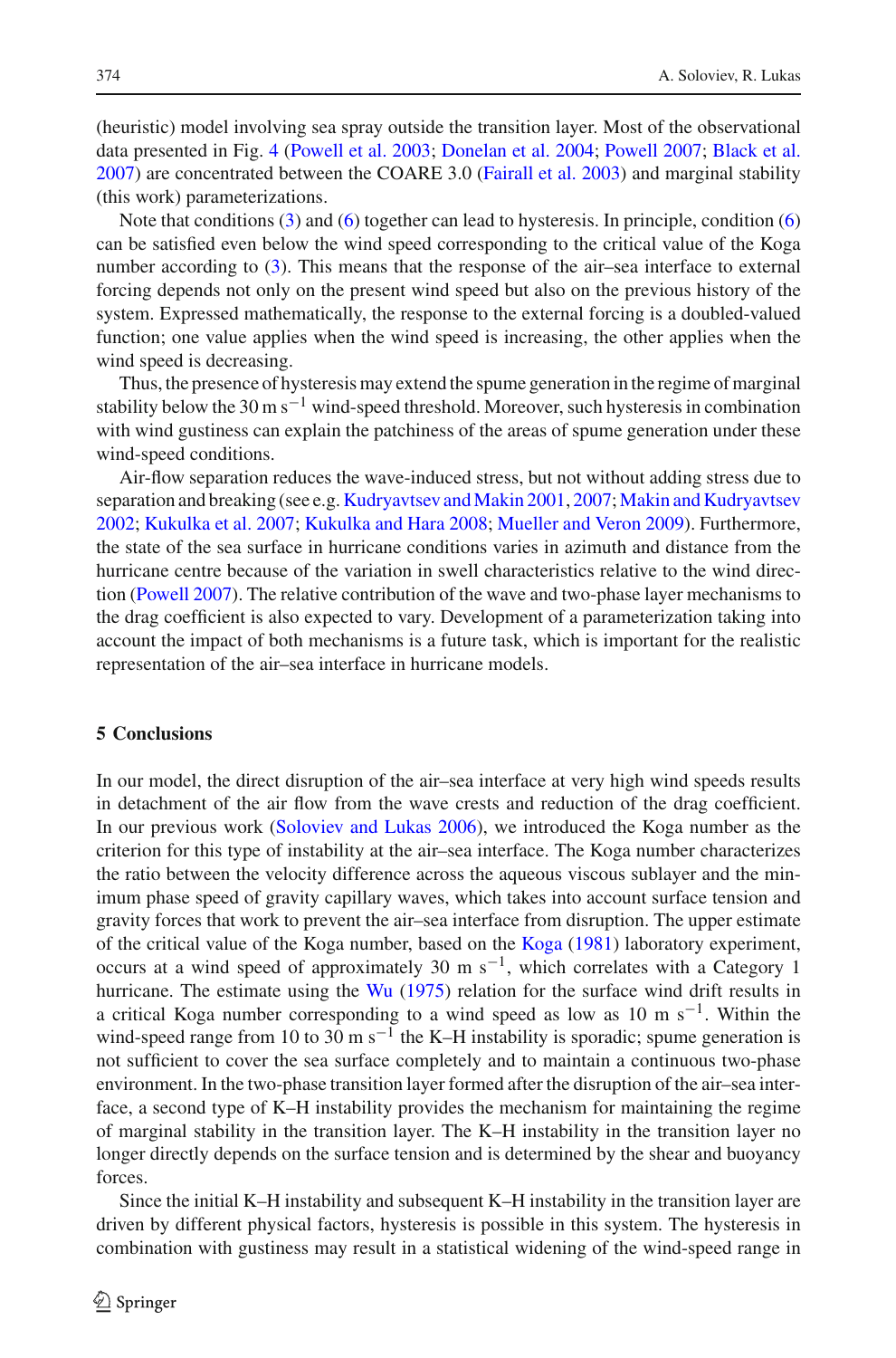which the regime of marginal stability can be observed. The main effect of the two-phase environment on the air–sea drag coefficient is associated with a relatively thin transition layer. Consideration of the regime of marginal stability in the transition layer results in a new type of parameterization for the lower limit on the air–sea drag coefficient in hurricane conditions. This parameterization implies a significant decrease in the drag coefficient at wind speeds of  $\approx 30$  m s<sup>-1</sup> with its relatively slow subsequent increase at higher wind speeds. The observational data on the drag coefficient lie between traditional parameterizations and the marginal stability parameterization developed herein.

Development of a parameterization taking into account the impact of the air-flow separation from waves and the two-phase transition layer is an important future task for the realistic representation of the air–sea interface in hurricane models.

**Acknowledgements** The authors are grateful to Vladimir Kudryavtsev (Nansen Environmental and Remote Sensing Center) and Mark Donelan (University of Miami Rosenstiel School of Marine and Atmosphere Science) for discussions of the problem of air–sea interactions under high wind-speed conditions. Alexander Soloviev acknowledges support from the Nova Southeastern University Oceanographic Center project 'Hydrodynamics and remoter sensing of far wakes of ships'. Roger Lukas has been supported by National Science Foundation grant OCE-0752606.

**Open Access** This article is distributed under the terms of the Creative Commons Attribution Noncommercial License which permits any noncommercial use, distribution, and reproduction in any medium, provided the original author(s) and source are credited.

#### **References**

<span id="page-11-8"></span>Andreas EL (2004) Spray stress revisited. J Phys Oceanogr 34:1429–1440

- <span id="page-11-6"></span>Banner ML, Phillips OM (1974) On the incipient breaking of small scale waves. J Fluid Mech 65:647–656
- <span id="page-11-3"></span>Barenblatt GI, Chorin AJ, Prostokishin VM (2005) A note concerning the Lighthill "sandwich model" of tropical cyclones. Proc Natl Acad Sci USA 102(32):1148–1150
- <span id="page-11-14"></span>Benilov AY, Ly LN (2002) Modeling of surface waves breaking effects in the ocean upper layer. Math Comput Model 35:191–213
- <span id="page-11-1"></span>Black PG, D'Asaro EA, Drennan WM, French JR, Niiler PP, Sanford TB, Terrill EJ, Walsh EJ, Zhang JA (2007) Air–sea exchange in hurricanes: synthesis of observations from the coupled boundary layer air–sea transfer experiment. Bull Am Meteorol Soc 88(3):357–374
- <span id="page-11-4"></span>Bye JAT, Jenkins AD (2006) Drag coefficient reduction at very high wind speeds. J Geophys Res 111. doi[:10.](http://dx.doi.org/10.1029/2005JC003114) [1029/2005JC003114](http://dx.doi.org/10.1029/2005JC003114)
- <span id="page-11-5"></span>Cox CS (1958) Measurements of slopes of high-frequency wind waves. J Mar Res 16:199–225
- <span id="page-11-7"></span>Csanady GT (1990) The role of breaking wavelets in air–sea gas transfer. J Geophys Res 95:749–759
- <span id="page-11-12"></span>Cushman-Roisin B (1994) Introduction to geophysical fluid dynamics. Prentice-Hall, New Jersey, 290 pp
- <span id="page-11-11"></span>Cushman-Roisin B, Beckers J-M (2009) Introduction to geophysical fluid dynamics: physical and numerical aspects. Academic Press (in press)
- <span id="page-11-9"></span>Donelan MA, Haus BK, Reul N, Plant W, Stiassnie M, Graber H, Brown O, Saltzman E (2004) On the limiting aerodynamic roughness of the ocean in very strong winds. Geophys Res Lett 31:L18306
- <span id="page-11-0"></span>Emanuel KA (1995) Sensitivity of tropical cyclones to surface exchange coefficients and a revised steady-state model incorporating eye dynamics. J Atmos Sci 52:3969–3976
- <span id="page-11-2"></span>Emanuel K (2003) A similarity hypothesis for air–sea exchange at extreme wind speeds. J Atmos Sci 60: 1420–1428
- <span id="page-11-17"></span>Fairall CW, Bradley EF, Hare JE, Grachev AA, Edson JB (2003) Bulk parameterization of air- sea fluxes: updates and verification for the COARE algorithm. J Clim 16:571–591
- <span id="page-11-10"></span>Fairall CW, Banner ML, Peirson WL, Asher W, Morison RP (2009) Investigation of the physical scaling of sea spray spume droplet production. J Geophys Res 114:C10001. doi[:10.1029/2008JC004918](http://dx.doi.org/10.1029/2008JC004918)
- <span id="page-11-16"></span>Fan Y, Ginis I, Hara T (2009) The effect of wind-wave-current interaction on air–sea momentum fluxes and ocean response in tropical cyclones. J Phys Oceanogr 39:1019–1034
- <span id="page-11-13"></span>Gramer L (2007) Kelvin–Helmholtz Instabilities. GFD II, 32 pp. [http://www.rsmas.miami.edu/users/](http://www.rsmas.miami.edu/users/isavelyev/GFD-2/KH-I.pdf) [isavelyev/GFD-2/KH-I.pdf](http://www.rsmas.miami.edu/users/isavelyev/GFD-2/KH-I.pdf)
- <span id="page-11-15"></span>Hinze J (1975) Turbulence. McGraw-Hill, New York, 790 pp